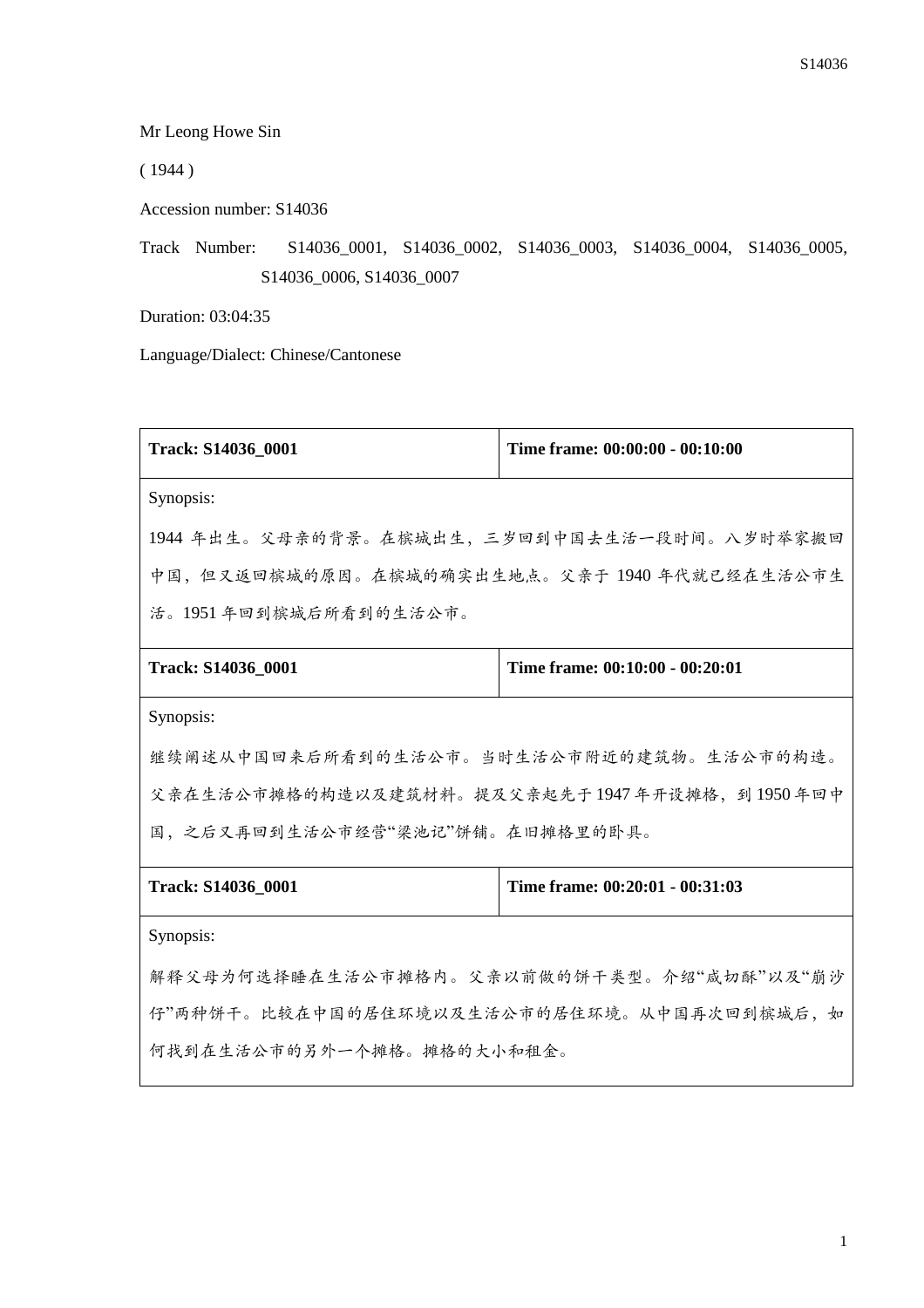| Track: S14036_0002                         | Time frame: 00:00:00 - 00:10:00 |  |
|--------------------------------------------|---------------------------------|--|
| Synopsis:                                  |                                 |  |
| 生活公市摊格的构造。描述旧时摊格的木门。摊格的数量。生活公市的居民。1950年代生活 |                                 |  |
| 公市内所经营的生意。以前生活公市没有住家厕所,只有公共厕所。             |                                 |  |
| Track: S14036_0002                         | Time frame: 00:10:00 - 00:20:00 |  |
| Synopsis:                                  |                                 |  |
| 形容以前公共厕所的位置。为什么以前的生活公市没有住家厕所。生活公市的公会。会所的   |                                 |  |
| 位置。男厕所的构造。厕所的排污系统。                         |                                 |  |
| Track: S14036_0002                         | Time frame: 00:20:00 - 00:31:03 |  |
| Synopsis:                                  |                                 |  |
| 在时中小学上课至三年级。1957年出外工作,没有向父亲学做饼干的原因。摊格的构造。如 |                                 |  |
| 何运用在生活公市租下的两个摊格空间。睡觉的地方。上学时期的日常生活。帮忙做的家    |                                 |  |
| 务。摊格内用具和家具的摆设。                             |                                 |  |
| Track: S14036_0003                         | Time frame: 00:00:00 - 00:10:01 |  |
| Synopsis:                                  |                                 |  |
| 在旧生活公市度过的新年。提及生意好的时候往往工作到深夜,有一次母亲包馅料时打瞌睡   |                                 |  |
| 的趣事。新年时在生活公市的赌博活动。新年的压岁钱。新年特制的饼干。新年饼的包装。   |                                 |  |
| Track: S14036_0003                         | Time frame: 00:10:01 - 00:20:05 |  |
| Synopsis:                                  |                                 |  |
| 继续描述新年特制的饼干。鸡蛋糕的价钱。解释一种称为"花篮炉"的烧烤工具。以手工制饼  |                                 |  |
| 的局限。饼店的营业时间。工作的流程。                         |                                 |  |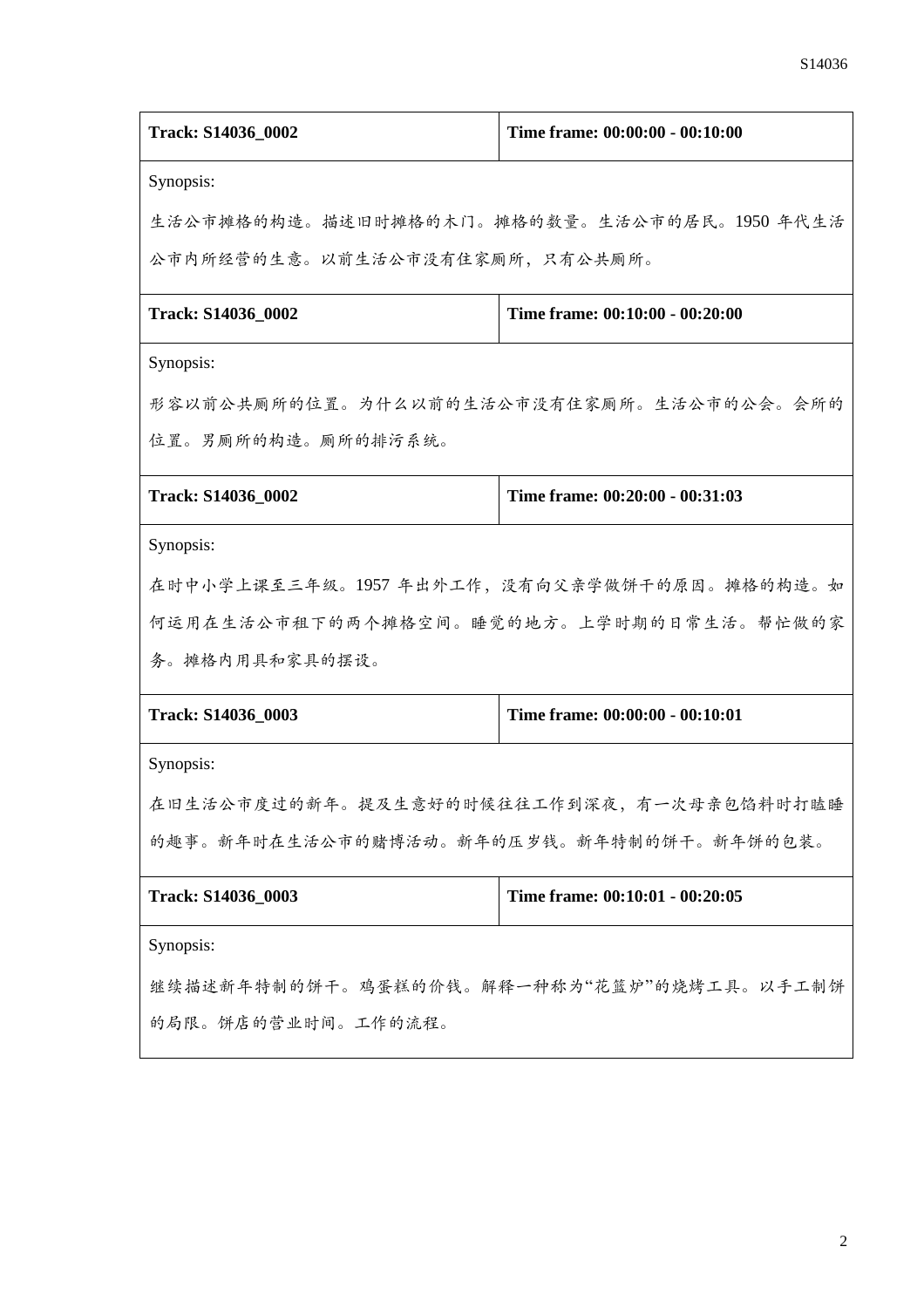| Track: S14036_0003                                    | Time frame: 00:20:05 - 00:30:06 |  |
|-------------------------------------------------------|---------------------------------|--|
| Synopsis:                                             |                                 |  |
| 小时候吃饭的菜肴。比较上学时期以及没有上学之后的生活作息。饼店的营业时间。因为前              |                                 |  |
| 租户的营业性质关系,所以父亲租下的摊格内拥有自己的水喉。1957 年在外从事建筑工作。           |                                 |  |
| 在外工作时,所住的宿舍地点。中秋节期间回来店里帮忙的原因。                         |                                 |  |
| Track: S14036_0004                                    | Time frame: 00:00:00 - 00:11:08 |  |
| Synopsis:                                             |                                 |  |
| 生活公市的私会党。为何生活公市会吸引人们来宵夜。生活公市的戏院。戏票的价钱。形容              |                                 |  |
| 戏院的椅子。播放的电影类型。描述小孩可以拉着成人的衣角免费进去戏院看戏。小时候如              |                                 |  |
| 何学骑脚车。                                                |                                 |  |
| Time frame: 00:00:00 - 00:10:00<br>Track: S14036_0005 |                                 |  |
| Synopsis:                                             |                                 |  |
| 1957年至1960年代重建生活公市时的情况。新生活公市的建筑材料。如何一点一点地重建生          |                                 |  |
| 活公市,让居民分批搬进去,所以没有影响他们的生活。能够搬到新生活公市的心情。新的              |                                 |  |
| 生活公市建好以后,以抽签方式抽得8号C当店铺,27号C当住家。描述新生活公市内C座             |                                 |  |
| 和D座住家的构造。                                             |                                 |  |
| Track: S14036_0005                                    | Time frame: 00:10:00 - 00:20:02 |  |
| Synopsis:                                             |                                 |  |
| 如何根据家庭成员的人数分配新生活公市的单位。解释有房间及没有房间的单位。为何生活              |                                 |  |
| 公市组屋属于比较好的组屋。搬进新生活公市的心情。睡觉的地点。屋子内空间的使用。               |                                 |  |
|                                                       |                                 |  |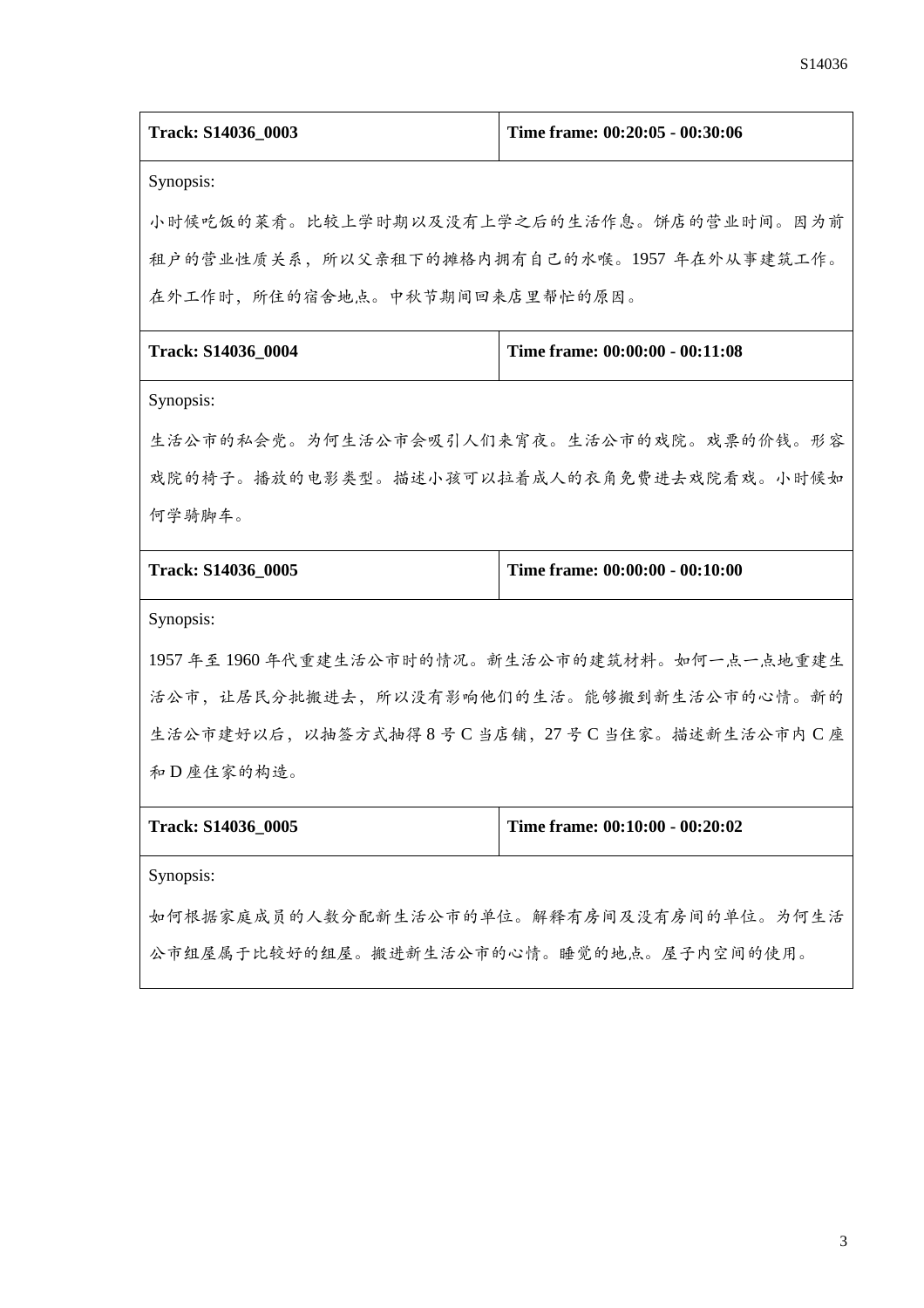| Track: S14036_0005                           | Time frame: 00:20:02 - 00:31:03 |  |
|----------------------------------------------|---------------------------------|--|
| Synopsis:                                    |                                 |  |
| 描述生活公市内的设备。8号 C 单位的构造。比较旧生活公市和新生活公市。店里换成电炉   |                                 |  |
| 时,需要去申请较大的电流。新生活公市的优势。解释为何生活公市后面有一堵墙壁。出外     |                                 |  |
| 工作以后,回家过年的情景。吃团圆饭的地方。描述团圆饭的菜肴。               |                                 |  |
| Track: S14035_0006                           | Time frame: 00:00:00 - 00:10:00 |  |
| Synopsis:                                    |                                 |  |
| 继续描述团圆饭的菜肴。团圆饭吃鸡时所点的酱料。其他的节日庆典。生活公市的租金。认     |                                 |  |
| 识太太的经过。结婚后住在生活公市的原因。新房的家俬采购。结婚当天的情形。         |                                 |  |
| Track: S14036_0006                           | Time frame: 00:10:00 - 00:19:57 |  |
| Synopsis:                                    |                                 |  |
| 继续描述结婚当天的情形。结婚后为何从14号A搬到36号C。房子的租金。搬到生活公市其   |                                 |  |
| 他单位的申请程序。1969年513事件时,在生活公市戒严的情形。             |                                 |  |
| Track: S14036_0006                           | Time frame: 00:19:57 - 00:31:03 |  |
| Synopsis:                                    |                                 |  |
| 继续描述戒严的情形。1969年最热闹的一次大选。候选人到生活公市进行群众演讲的地点。   |                                 |  |
| 父亲在生活公市住至1973年。1981年接手家里的饼铺生意,为期十年。接手饼铺以后,在营 |                                 |  |
| 运方面所作出的改变。举例市面上已经没有卖的饼干。                     |                                 |  |
| Track: S14036_0007                           | Time frame: 00:00:00 - 00:09:56 |  |
| Synopsis:                                    |                                 |  |
| 继续提及市面上已经没有卖的饼干。解释另一份在外的工作。女儿在36号 C 出嫁的情景。女  |                                 |  |
| 儿结婚时,家里的摆设。觉得住在生活公市很方便。                      |                                 |  |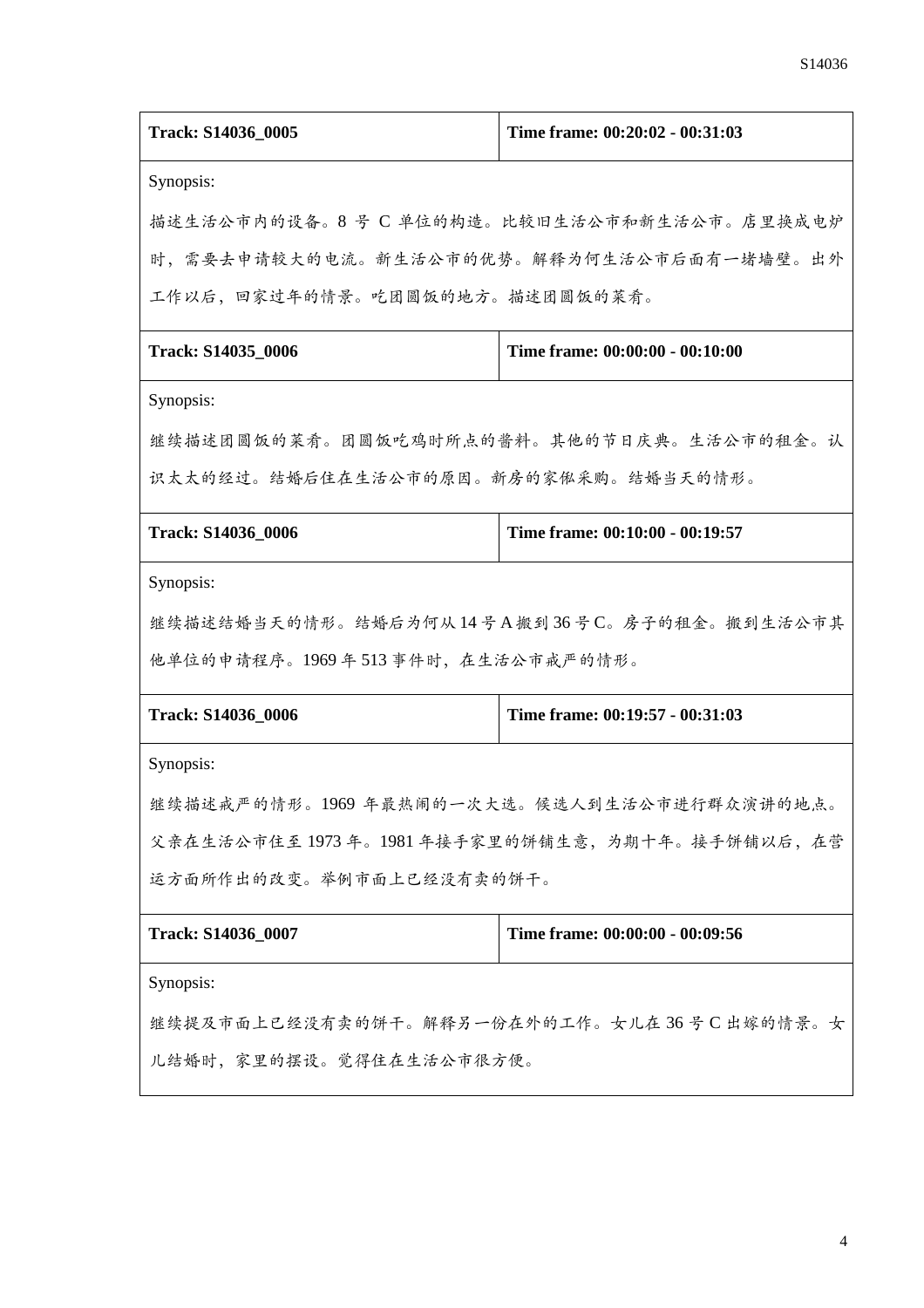| Track: S14036_0007                       | Time frame: 00:09:56 - 00:19:09 |
|------------------------------------------|---------------------------------|
| Synopsis:                                |                                 |
| 如今退休以后的日常生活。为什么选择继续住在这里。平时喝早茶的地方。不满把摩托车骑 |                                 |
| 上人行道的司机。住在这里的感想。                         |                                 |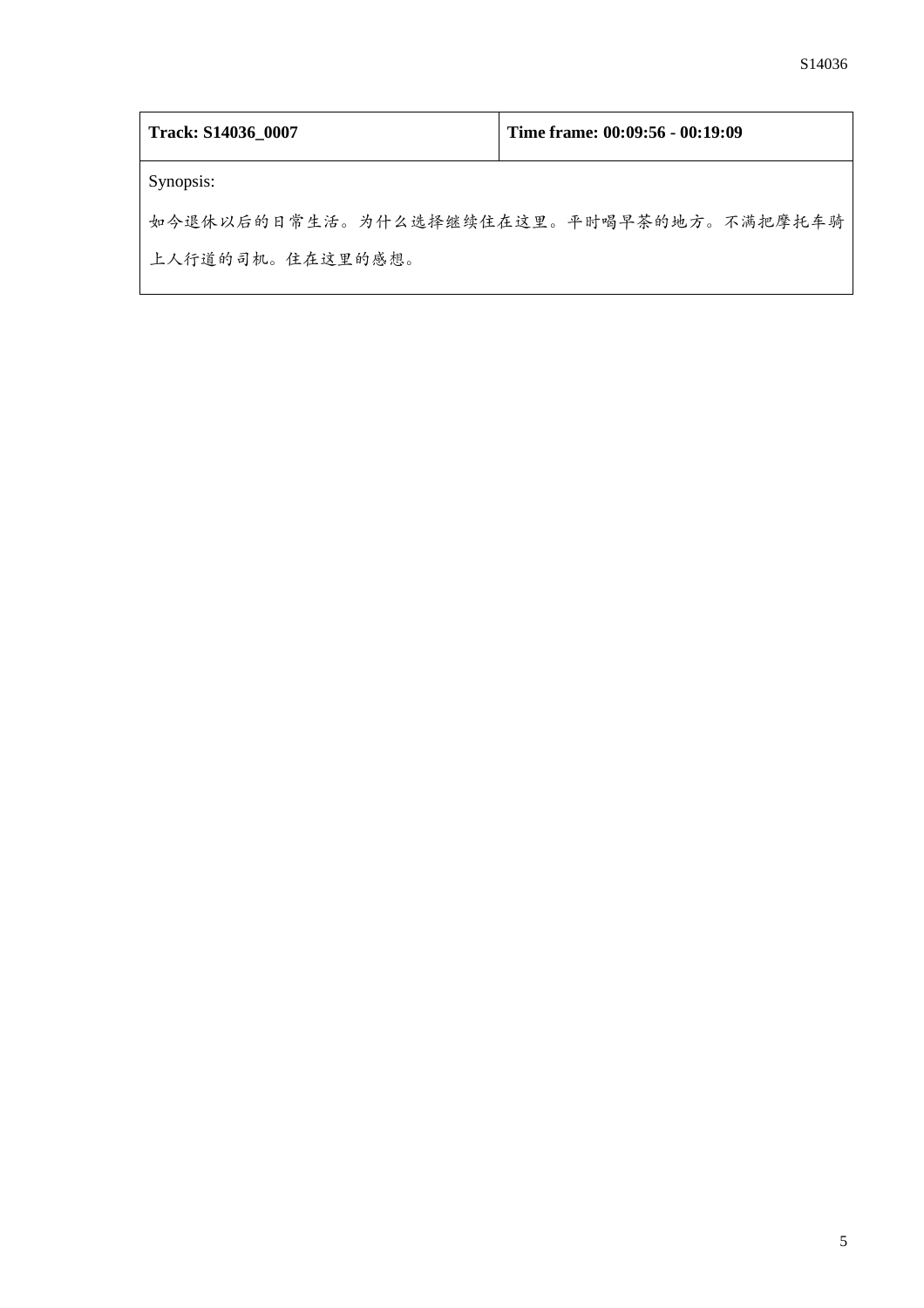## Mr Leong Howe Sin

(1944 )

Accession number: S14036

Track Number: S14036\_0001, S14036\_0002, S14036\_0003, S14036\_0004, S14036\_0005, S14036\_0006, S14036\_0007

Duration: 03:04:35

Language/Dialect: Chinese/Cantonese

| Track: S14036 0001 | Time frame: $00:00:00 - 00:10:00$ |
|--------------------|-----------------------------------|
|                    |                                   |

Synopsis:

Born in 1944. Parents' background. Born in Penang but was sent back to China at three years old. Why did his whole family move back to China when he was eight and returned to Penang again. The exact venue where he was born. His father had been living in People's Court since the 1940s. The People's Court as observed in 1951 upon his return to Penang.

| Track: S14036 0001 |  |
|--------------------|--|
|--------------------|--|

**Time frame: 00:10:00 - 00:20:01** 

Synopsis:

Continued with the description of his impression on People's Court upon returning from China. Buildings nearby People's Court. The layout of People's Court. The layout and building materials of his father's stall in People's Court. His father opened a stall at People's Court in 1947, returned to China in 1950, then came back to Penang again and started Leong Chee Kee bakery. The bedding in the old stall.

| <b>Track: S14036 0001</b> | Time frame: $00:20:01 - 00:31:03$ |
|---------------------------|-----------------------------------|
|                           |                                   |

Synopsis:

Why his parents decided to sleep in the stall. Types of biscuits made by his father. Introduced two types of traditional Cantonese biscuit. Comparing the living conditions in China and People's Court. How they managed to find another stall in People's Court when returning from China. Size and rental of the stall.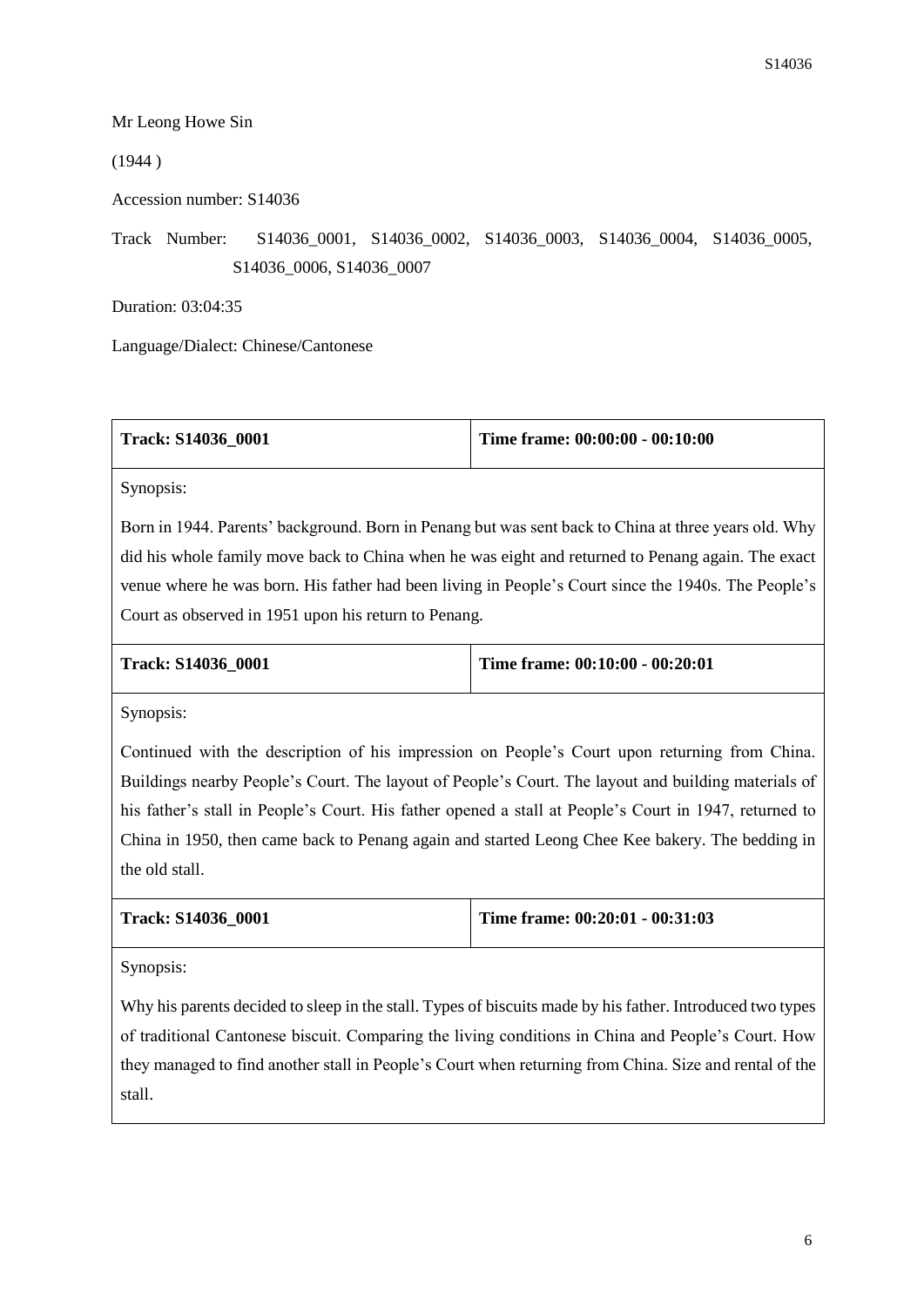| <b>Track: S14036 0002</b> | Time frame: 00:00:00 - 00:10:00 |
|---------------------------|---------------------------------|
|                           |                                 |

Synopsis:

The stall layout. The wooden door of the stall in the past. Number of stalls. Residents of the People's Court. Business operated in People's Court in the 1950s. There was no toilet at home in the old People's Court; only a public toilet was available.

| <b>Track: S14036 0002</b> | Time frame: $00:10:00 - 00:20:00$ |
|---------------------------|-----------------------------------|
|                           |                                   |

Synopsis:

Location of the public toilet in the past. Why there was no toilet at home. The People's Court Association. Location of the office of the association. The male toilet structure. The toilet sewage system.

| <b>Track: S14036 0002</b> | Time frame: 00:20:00 - 00:31:03 |
|---------------------------|---------------------------------|
|                           |                                 |

Synopsis:

Schooling at Shih Chung Primary School until Standard Three. Left home to work in 1957. Reason of not learning biscuit making from his father. Structure of the stall. How to make use of the space in two stalls in People's Court. Place to sleep. Daily routine during his primary school years. Types of household chores he did. Equipment and furniture layout in the stall.

| <b>Track: S14036 0003</b> | Time frame: $00:00:00 - 00:10:01$ |
|---------------------------|-----------------------------------|
|                           |                                   |

Synopsis:

Recalled the Chinese New Years spent in the old People's Court. Shared an interesting incident about his mother who fell asleep when making biscuit, as sometimes they had to work until late night when business was good. The gambling activities in People's Court during new year. Red packets received during new year. Specially made biscuits for Chinese New Year. The packing of these biscuits.

| <b>Track: S14036 0003</b> | Time frame: $00:10:01 - 00:20:05$ |
|---------------------------|-----------------------------------|
|                           |                                   |

Synopsis:

Continued with description of specially made Chinese New Year biscuits. The price of sponge cake. Explained the non-electrical, traditional oven used. Restrictions of handmade biscuits. The bakery's operating hours. The workflow.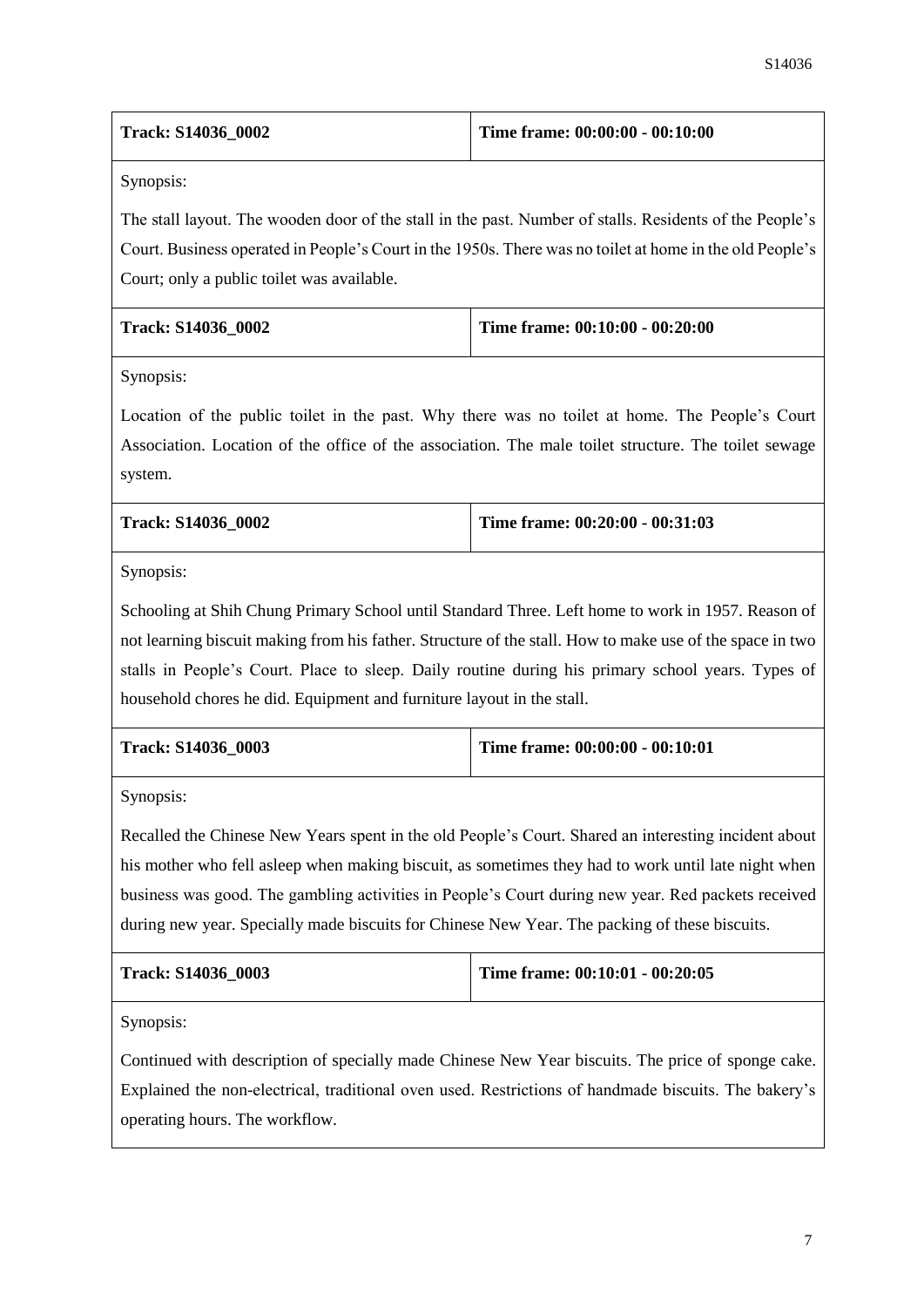| Time frame: $00:20:05 - 00:30:06$ |
|-----------------------------------|
|                                   |

Synopsis:

Dishes to be consumed together with rice when he was young. Compared the daily routine when schooling and after leaving school. The bakery's operating hours. Possessed their own water pipe due to the business nature of the previous tenant. Engaged in construction work in 1957. The hostel location when working outside. Reason of returning from own work to help in the bakery during Mid-Autumn Festival.

| <b>Track: S14036 0004</b> | Time frame: 00:00:00 - 00:11:08 |
|---------------------------|---------------------------------|
|---------------------------|---------------------------------|

Synopsis:

Secret societies in People' Court. Why was People's Court an attractive place for supper. Cinema in People's Court. Ticket prices. Described the chairs in the cinema. Genre of movies played. Described how kids could follow the adults into the cinema for free. How to learn cycling when he was young.

|  | Track: S14036 0005 |  |
|--|--------------------|--|
|--|--------------------|--|

**Time frame: 00:00:00 - 00:10:00** 

Synopsis:

Circumstances surrounding the rebuilding of People's Court from 1957 to 1960. Building materials used. How to rebuild People's Court bit by bit, allowing residents to move in batches and without affecting their lives. His feelings on moving to new People's Court. Balloting was held following the reconstruction of People's Court and they got the C8 unit as their shop and C27 unit as their house. Described the layouts of the units in Blocks C and D.

**Track: S14036\_0005 Time frame: 00:10:00 - 00:20:02**

Synopsis:

The allocation of new units to different families was based on the number of family members. Explained the units with and without rooms. Why People's Court was deemed to be a better flat. His feelings when moving into new People's Court. Places to sleep. The use of space in the house.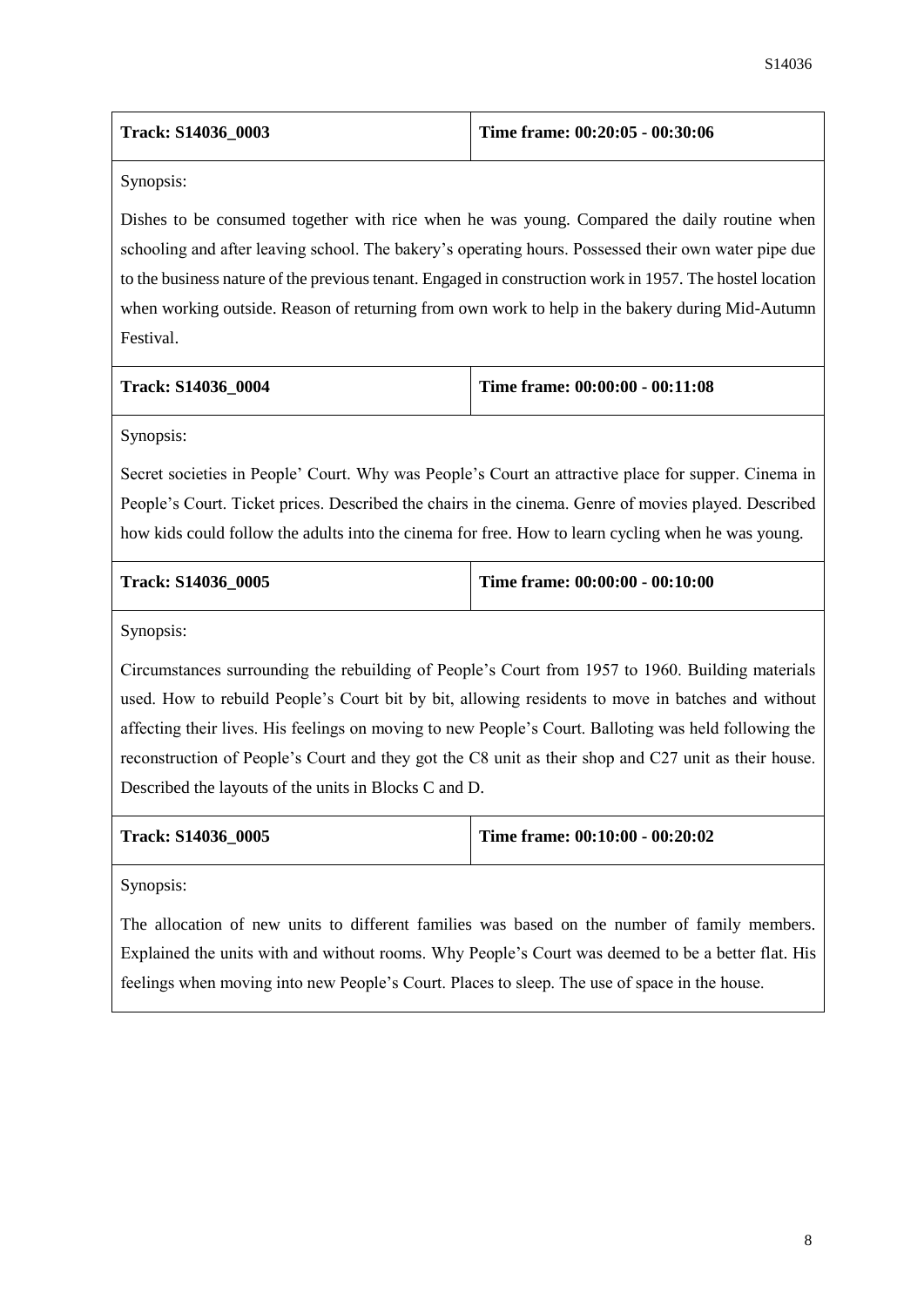| <b>Track: S14036 0005</b> | Time frame: 00:20:02 - 00:31:03 |
|---------------------------|---------------------------------|
|                           |                                 |

Synopsis:

Facilities in People's Court. Layout of the C8 unit. Compared the old and new People's Court. Needed to apply for a higher voltage of electricity when changing into electronic ovens. The advantages of new People's Court. Explained why there was a wall behind People's Court. Described going home for Chinese New Year when he had left home to work outside. Places to have reunion dinner. Described the reunion dinner dishes.

| <b>Track: S14035 0006</b> | Time frame: 00:00:00 - 00:10:00 |
|---------------------------|---------------------------------|
|---------------------------|---------------------------------|

Synopsis:

Continued with the description of reunion dinner dishes. The dip-in sauces when consuming chicken during reunion dinner. Other festive celebrations. The rental in People's Court. How he met his wife. Reason of staying in People's Court after marriage. New furniture purchased for wedding room. The wedding day.

|  | Track: S14036 0006 |  |
|--|--------------------|--|
|--|--------------------|--|

**Time frame: 00:10:00 - 00:19:57** 

Synopsis:

Continued with the wedding day. Why they moved from A14 to C36 after marriage. The rental. The procedure of application to move from one unit in People's Court to another. The curfew in People's Court during the May  $13<sup>th</sup>$  incident in 1969.

**Track: S14036\_0006 Time frame: 00:19:57 - 00:31:03**

Synopsis:

Continued in describing the curfew. The most lively general election in 1969. Places where the general election candidates gave speeches. His father stayed in People's Court until 1973. Took over the bakery business in 1981 for ten years' time. Changes in management made when taking over the business. Mentioned some examples of no-longer-on-sale biscuits in the market.